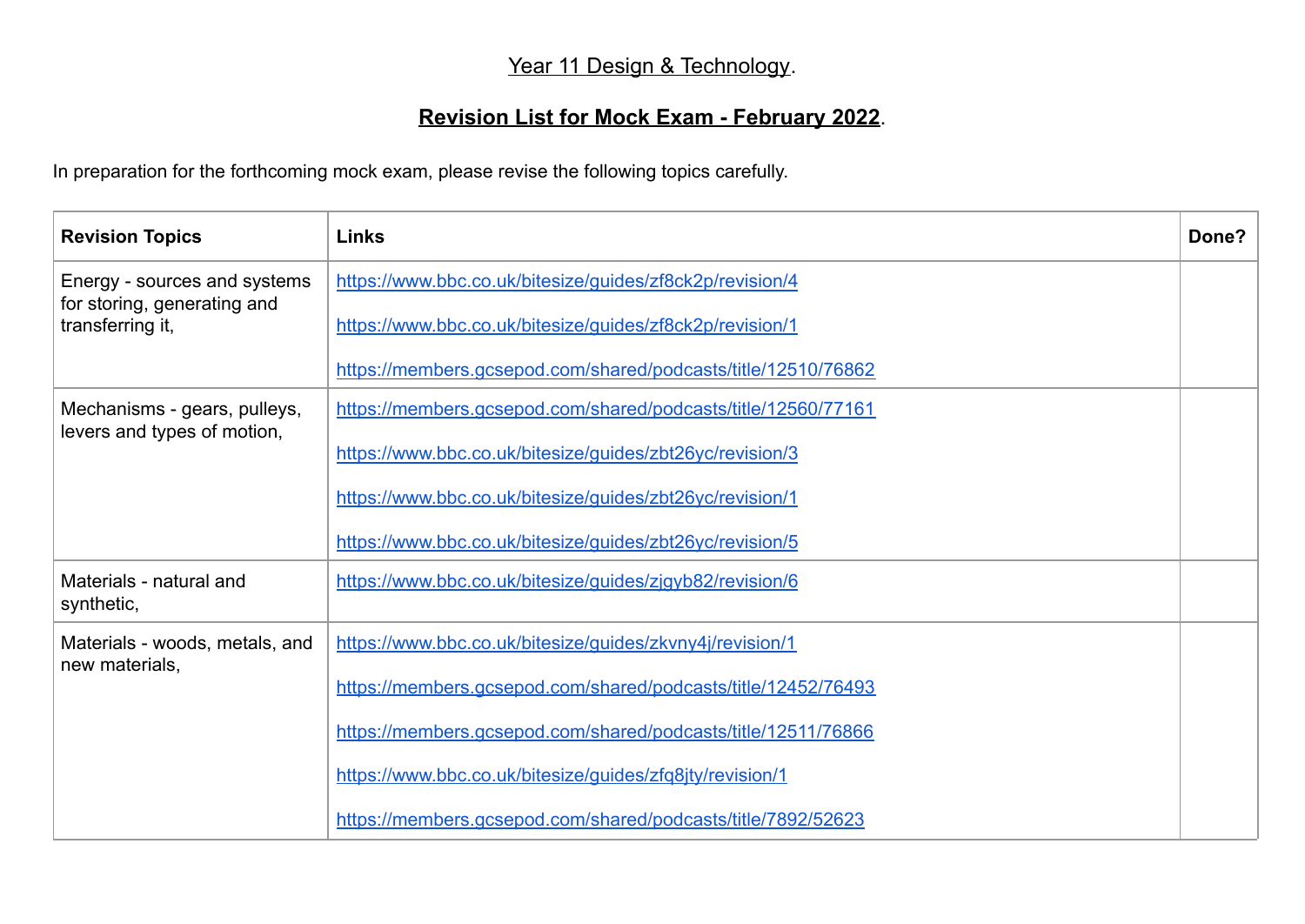| Material properties and surface<br>treatments,                  | https://www.bbc.co.uk/bitesize/guides/zjqyb82/revision/1      |  |
|-----------------------------------------------------------------|---------------------------------------------------------------|--|
|                                                                 | https://members.gcsepod.com/shared/podcasts/title/12452/76752 |  |
|                                                                 | https://www.bbc.co.uk/bitesize/quides/z6d48mn/revision/11     |  |
|                                                                 | https://www.bbc.co.uk/bitesize/guides/zhq8jty/revision/10     |  |
|                                                                 | https://www.bbc.co.uk/bitesize/guides/zkvny4j/revision/11     |  |
|                                                                 | https://members.gcsepod.com/shared/podcasts/title/12452/76493 |  |
|                                                                 | https://members.gcsepod.com/shared/podcasts/title/12452/76713 |  |
|                                                                 | https://members.gcsepod.com/shared/podcasts/title/12452/76714 |  |
|                                                                 | https://members.gcsepod.com/shared/podcasts/title/7889/52606  |  |
|                                                                 | https://www.bbc.co.uk/bitesize/guides/zbstng8/revision/4      |  |
| Materials and the environment<br>- sustainability and the 6 Rs, | https://members.gcsepod.com/shared/podcasts/title/12385/76253 |  |
|                                                                 | https://members.gcsepod.com/shared/podcasts/title/7894/52644  |  |
|                                                                 | https://www.bbc.co.uk/bitesize/guides/zn4bcj6/revision/4      |  |
|                                                                 | https://members.gcsepod.com/shared/podcasts/title/12574/77258 |  |
|                                                                 | https://www.stem.org.uk/elibrary/resource/30113               |  |
|                                                                 | https://www.bbc.co.uk/bitesize/guides/zbn6pbk/revision/4      |  |
|                                                                 | https://members.gcsepod.com/shared/podcasts/title/7907/52743  |  |
|                                                                 |                                                               |  |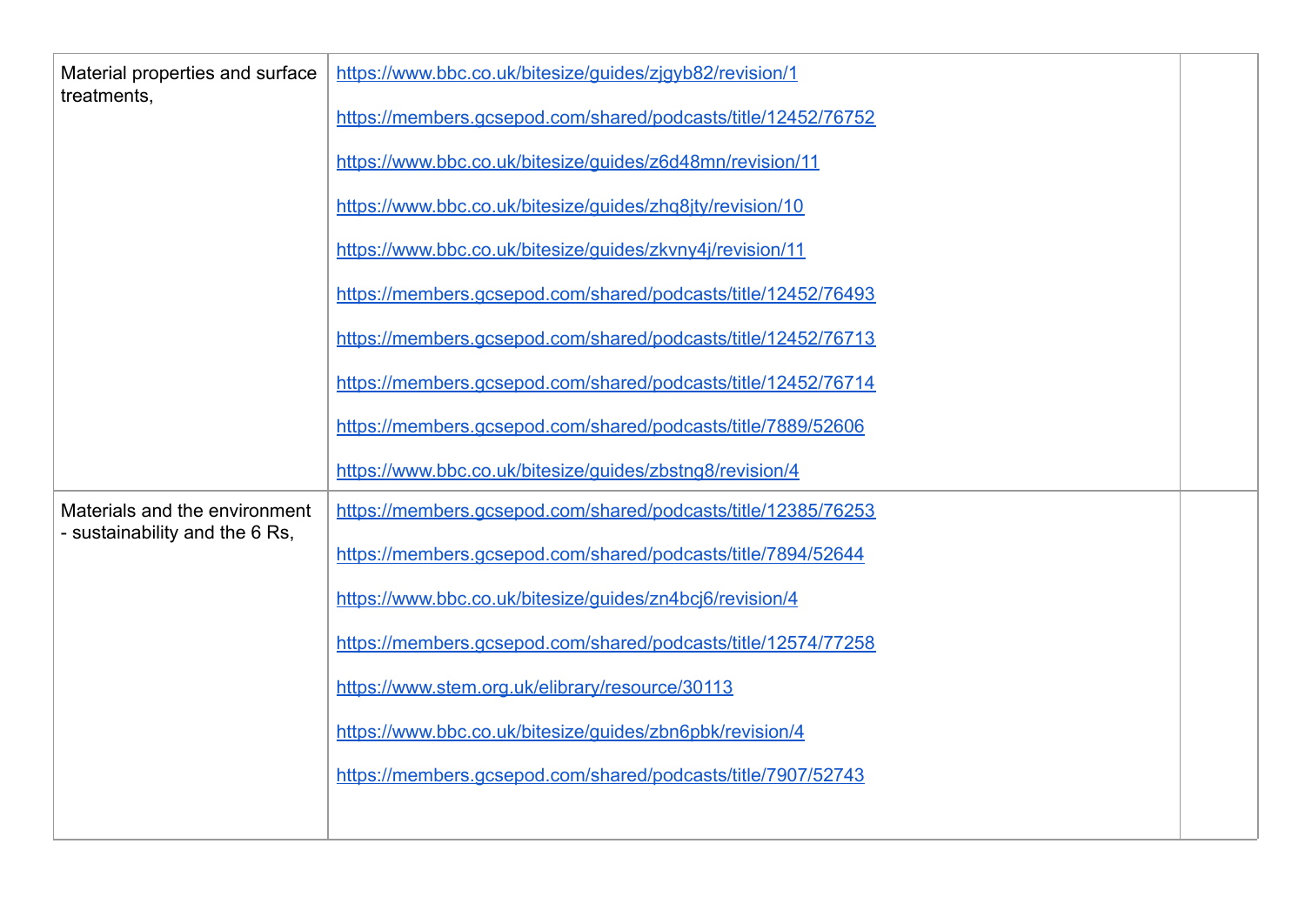| Electronics - micro-controllers,                                                 | https://www.bbc.co.uk/bitesize/quides/z6kr97h/revision/2                                                             |  |
|----------------------------------------------------------------------------------|----------------------------------------------------------------------------------------------------------------------|--|
|                                                                                  | https://members.gcsepod.com/shared/podcasts/title/8388/54555                                                         |  |
|                                                                                  | https://www.bbc.co.uk/bitesize/quides/zhq8ity/revision/5                                                             |  |
|                                                                                  | https://internetofthingsagenda.techtarget.com/definition/microcontroller                                             |  |
|                                                                                  | https://members.gcsepod.com/shared/podcasts/title/12451/76491                                                        |  |
| Product design - use of<br>research into existing products,                      | https://www.bbc.co.uk/bitesize/guides/zbn6pbk/revision/1                                                             |  |
|                                                                                  | https://members.gcsepod.com/shared/podcasts/title/12530/76962                                                        |  |
|                                                                                  | https://members.gcsepod.com/shared/podcasts/title/7907/52743                                                         |  |
| Product design - appearance,<br>life span, disposal and planned<br>obsolescence, | https://www.bbc.co.uk/bitesize/quides/zn4bcj6/revision/9                                                             |  |
|                                                                                  | https://www.softscripts.net/blog/2019/03/products-design-appearance/                                                 |  |
|                                                                                  | https://www.investopedia.com/terms/p/product-life-cycle.asp                                                          |  |
|                                                                                  | http://economicstudents.com/2021/05/built-to-fail-planned-obsolescence-in-product-design/                            |  |
|                                                                                  | https://blog.idrenvironmental.com/product-disposal-definition-and-what-it-means-for-your-brand                       |  |
| Product manufacturing -<br>commercial processes,                                 | https://www.bbc.co.uk/bitesize/guides/z6d48mn/revision/7                                                             |  |
|                                                                                  | https://members.gcsepod.com/shared/podcasts/title/7895/52649                                                         |  |
|                                                                                  | https://members.gcsepod.com/shared/podcasts/title/7895/52651                                                         |  |
|                                                                                  | https://members.gcsepod.com/shared/podcasts/title/7888/52597                                                         |  |
|                                                                                  | https://www.bbc.co.uk/bitesize/guides/zhq8jty/revision/6<br>https://www.bbc.co.uk/bitesize/guides/zhq8jty/revision/7 |  |